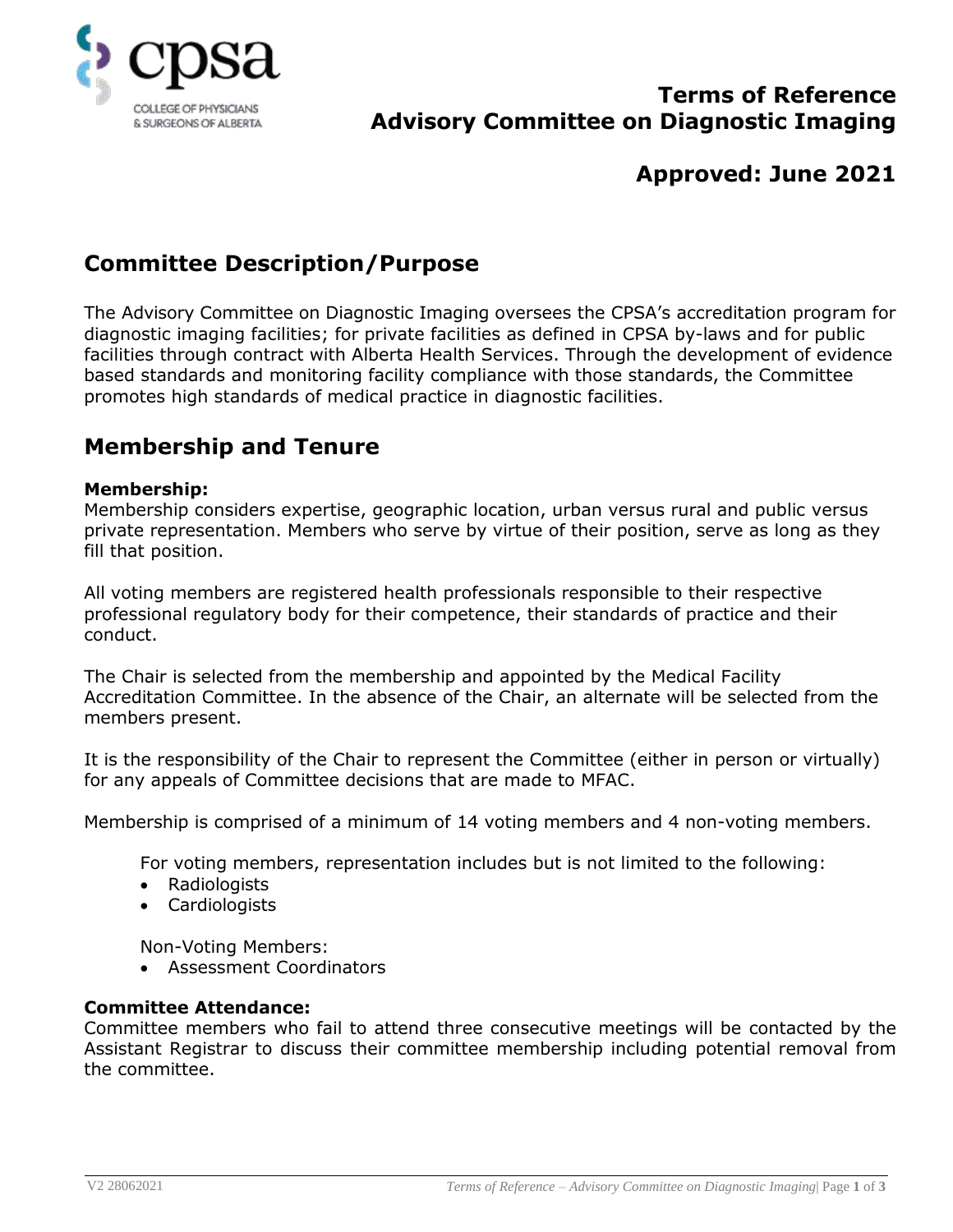

### **Tenure:**

Committee members are appointed by MFAC for the following terms: Chair – Three year term with the option of a one year extension Voting members – Five year term with the option of a one year extension

# **Roles and Responsibilities**

The Committee considers all issues related to the provision of diagnostic imaging services, including general radiography, fluoroscopy, ultrasound, echocardiography, computerized tomography, nuclear medicine, mammography, magnetic resonance imaging, bone densitometry, and positron emission tomography. Those issues include, but are not restricted to, the following:

- 1. Develop and maintain evidence based standards/guidelines for imaging practice;
- 2. Provide advice to MFAC on pending decisions relating to the provision of diagnostic imaging services;
- 3. Monitor compliance with CPSA approved standards through on-site inspections for accreditation;
- 4. Assess physicians' qualifications and preparedness to interpret imaging studies against CPSA approved training requirements for various modalities;
- 5. Provide education to promote safety and quality improvement initiatives;
- 6. Facilitate the introduction of new modalities/technologies;
- 7. Provide advice to others in the health care system on the use of imaging technology by non-imaging specialists;
- 8. Respond to the needs of stakeholders for improved imaging services in Alberta.

# **Powers and Duties (Accountability)**

The Advisory Committees report to and provide direction to MFAC who is accountable to Council.

The CPSA retains a copy of the minutes of the meeting for a minimum of 10 years.

### **Meetings**

### **Frequency:**

Meetings are held five (5) times a year and at the request of the Chair. Other additional ad hoc meetings may be called as required.

### **Procedures:**

Meetings are held in-person or virtually, at the discretion of the CPSA / Chair.